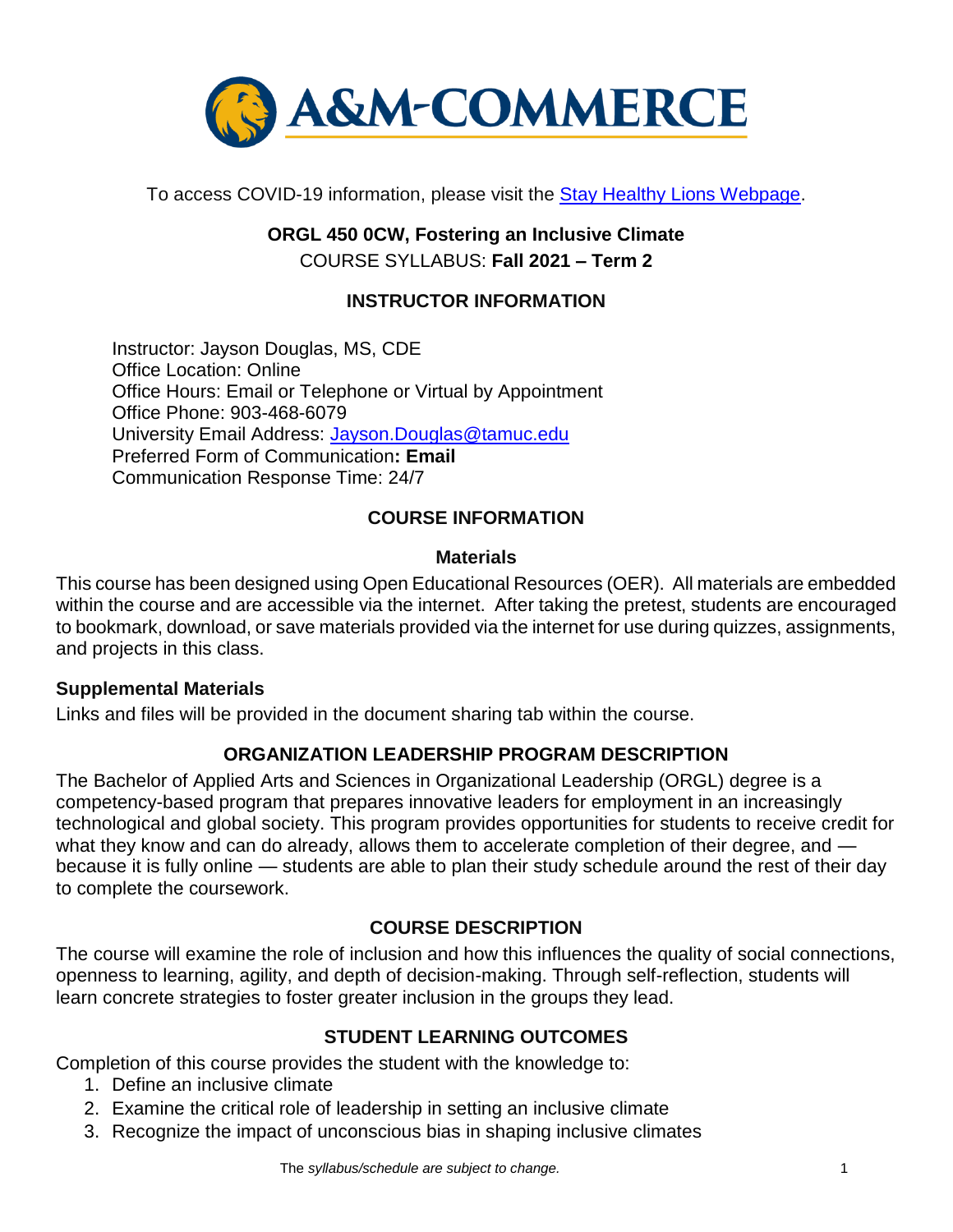- 4. Assess the inclusiveness of your organization's climate
- 5. Articulate and model standards for inclusion

## **REGULAR AND SUBSTANTIVE COURSE INTERACTION**

As a general guide, students enrolled in a three semester hour course should spend one hour engaged in instructional activities and two to three hours on out-of-class work per week in a traditional semester. Students are expected to double this effort of engagement given that this course is being delivered in a seven-week term. Educational activities in this course are designed to ensure regular and substantive interaction between students and faculty to ensure that students are able to demonstrate competency.

### **COURSE REQUIREMENTS**

**Minimal Technical Skills Needed:** Students will need reliable computer and internet access for this course. Students must be able to effectively use myLeo email, myLeo Online D2L, and Microsoft Office.

**Instructional Methods:** This course is an online course. To be successful in this course, all content and course modules should be read and reviewed. All assignments and quizzes (both graded and not graded) must be completed. Please contact the instructor by email for any assistance.

**Student Responsibilities or Tips for Success in the Course:** To be successful in this course, all content and course modules should be read and reviewed. All assignments and quizzes (both graded and not graded) should be completed. Please contact the instructor by email for any assistance.

### **ASSESSMENT**

Students must achieve 80% or higher for the both the posttest and culminating project to demonstrate competency and pass the course.

### **Course Pre-test**

The purpose of the pre-test is to provide a baseline understanding of your knowledge in this competency. The pre-test is required before you begin studying course materials. If you do not make at least 80% on the pre-test, students will be expected to complete assignments, quizzes, and other course content to prepare for the post-test and culminating project.

| <b>Content</b> | <b>Description</b>                                                                                                                                                                                                                                                                                                                             | <b>Value</b> | <b>Notes</b>                                                                                                                                      |
|----------------|------------------------------------------------------------------------------------------------------------------------------------------------------------------------------------------------------------------------------------------------------------------------------------------------------------------------------------------------|--------------|---------------------------------------------------------------------------------------------------------------------------------------------------|
| Pre-test       | This is the initial assessment<br>in the course to provide a<br>baseline understanding of a<br>student's knowledge of the<br>course content and<br>competencies. Pretests are<br>taken once and should be<br>completed upon the first<br>couple of days of a CBE<br>academic term or entry into a<br>course if a student is an<br>accelerator. | 80 points    | Required before completing any<br>other work in the course. The<br>grade on the pre-test does not<br>count in the final grade for this<br>course. |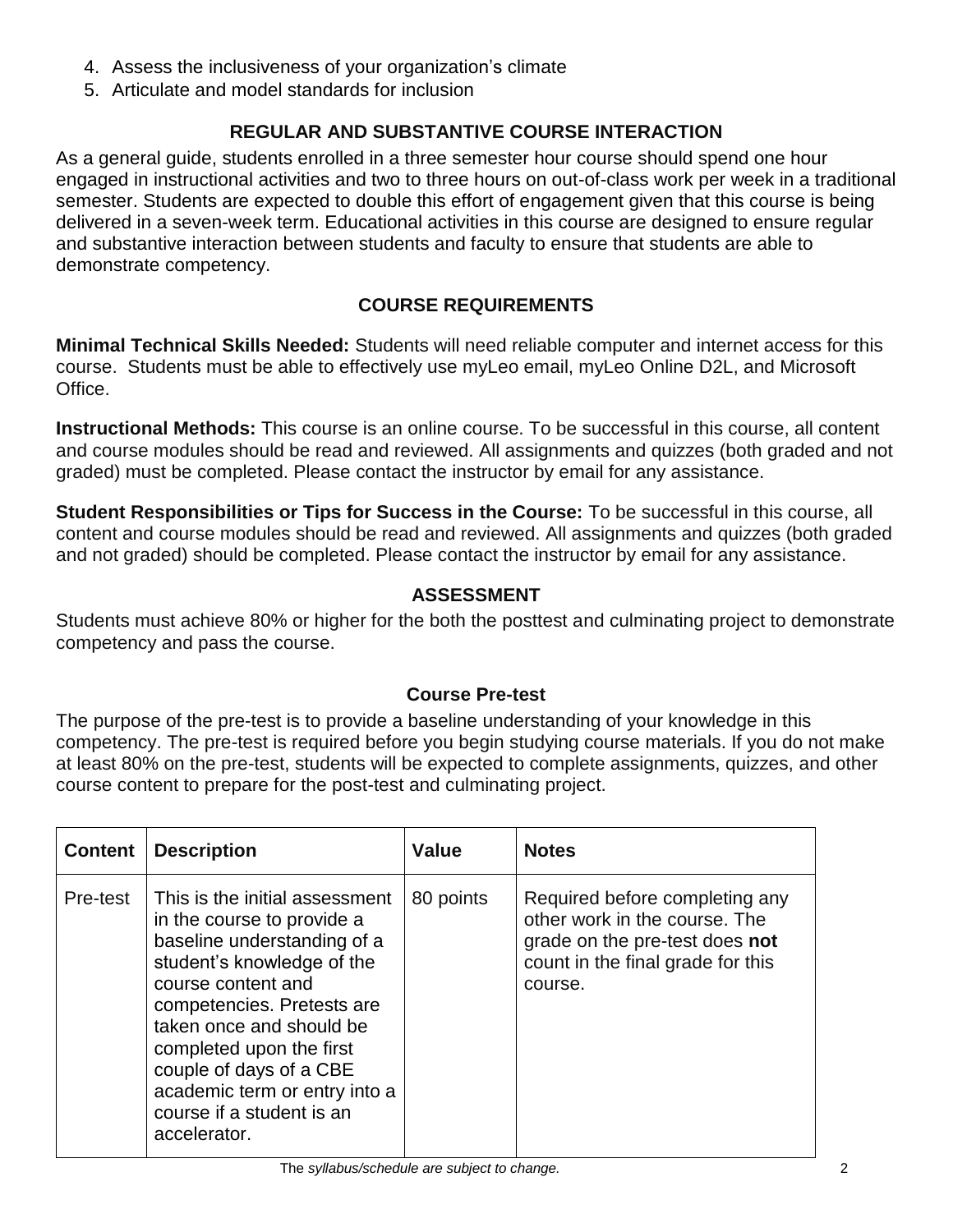### **Course Post-test**

The end-of-course comprehensive exam that assesses student knowledge and understanding of major concepts, theories, processes, etc., in the course. A **score of 80% or higher is required** to demonstrate competency.

| <b>Content   Description</b>                                                                                                   | <b>Value</b> | <b>Notes</b>                                                                    |
|--------------------------------------------------------------------------------------------------------------------------------|--------------|---------------------------------------------------------------------------------|
| Post-test   Measures your competency<br>of learning outcomes through<br>essay, short answer, and<br>multiple-choice questions. | 80 points    | Required and you must score<br>80% or higher. You have up to<br>three attempts. |
|                                                                                                                                |              | DUE: Last day of week 7,<br>Friday by 11:59 PM CST                              |

If you score less than 80% on the post-test, you will have an opportunity to review the material and retake the post-test two additional times. If the posttest score is less than 80% within three attempts, students will receive a grade of "F" in the course and will be required to retake the course in the new term. Students who fail the posttest should review feedback from the instructor before reattempting the posttest.

### **Culminating Project**

The project assesses your knowledge of terms and the application of concepts presented in this course. A **score of 80% or higher is required** to demonstrate competency.

| <b>Content</b> | <b>Description</b>                                                                                    | <b>Value</b> | <b>Notes</b>                                                                    |
|----------------|-------------------------------------------------------------------------------------------------------|--------------|---------------------------------------------------------------------------------|
| Project        | Measures your competency<br>of learning outcomes the<br>completion of a competency-<br>based project. | 100 points   | Required and you must score<br>80% or higher. You have up<br>to three attempts. |
|                |                                                                                                       |              | DUE DATE if you want<br>feedback for revisions: End<br>of week 6.               |
|                |                                                                                                       |              | <b>HARD DUE DATE: Last day</b><br>of week 7, Friday by 11:59<br><b>PM CST</b>   |

If students score less than 80% on the culminating project, they will have an opportunity to review the material and resubmit the project up to two additional times. If the culminating project is less than 80% within three attempts, students will receive a grade of "F" in the course and will be required to retake the course in the new term.

### **GRADING**

A score of 80% or higher on both the Culminating Project and Posttest is required to demonstrate competency and receive credit for the course. The following items will be used to calculate the final grade in the course.

| <b>Item</b>  | Worth     |
|--------------|-----------|
| Assignment 1 | 50 points |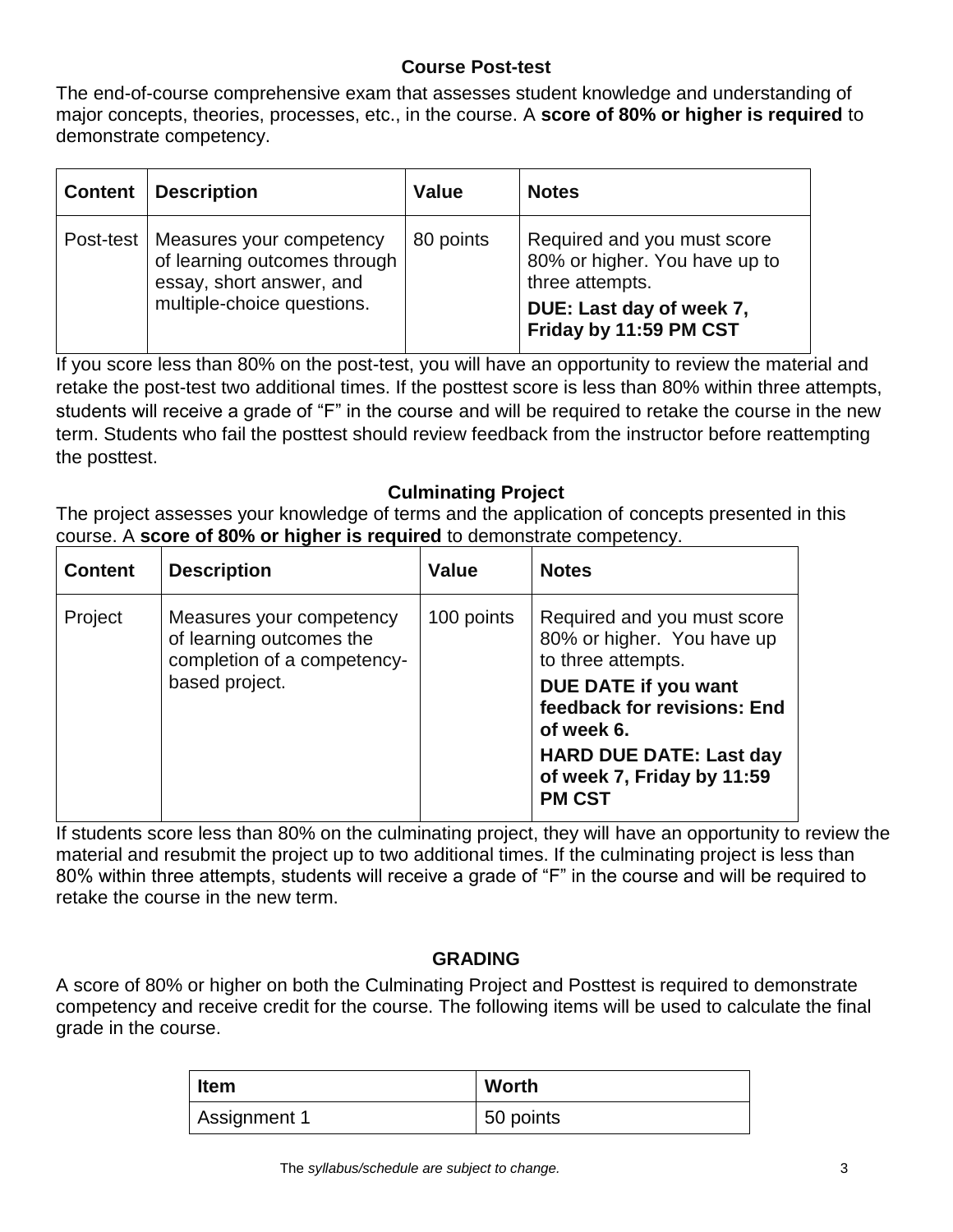| Assignment 2               | 50 points  |
|----------------------------|------------|
| Assignment 3               | 50 points  |
| <b>Posttest</b>            | 80 points  |
| <b>Culminating Project</b> | 100 points |
| Total                      | 330 points |

### **Grading Scale**

 $A = 90\% - 100\%$  $B = 80\% - 89\%$  $F = 79%$  or Below

### **TECHNOLOGY REQUIREMENTS**

#### **LMS**

All course sections offered by Texas A&M University-Commerce have a corresponding course shell in the myLeo Online Learning Management System (LMS). Below are the technical requirements

Learning Management System (LMS) Requirements: View the [Learning Management System Requirements Webpage.](https://community.brightspace.com/s/article/Brightspace-Platform-Requirements)

LMS Browser Support: Learn more on the [LMS Browser Support Webpage.](https://documentation.brightspace.com/EN/brightspace/requirements/all/browser_support.htm)

YouSeeU Virtual Classroom Requirements: Visit the [Virtual Classroom Requirements Webpage.](https://support.youseeu.com/hc/en-us/articles/115007031107-Basic-System-Requirements)

## **ACCESS AND NAVIGATION**

You will need your campus-wide ID (CWID) and password to log into the course. If you do not know your CWID or have forgotten your password, contact the Center for IT Excellence (CITE) at 903.468.6000 or [helpdesk@tamuc.edu](mailto:helpdesk@tamuc.edu)**.**

**Note:** Personal computer and internet connection problems do not excuse the requirement to complete all course work in a timely and satisfactory manner. Each student needs to have a backup method to deal with these inevitable problems. These methods might include the availability of a backup PC at home or work, the temporary use of a computer at a friend's home, the local library, office service companies, Starbucks, a TAMUC campus open computer lab, etc.

### **COMMUNICATION AND SUPPORT**

If you have any questions or are having difficulties with the course material, please contact your Instructor.

### **Technical Support**

If you are having technical difficulty with any part of Brightspace, please contact Brightspace Technical Support at 1-877-325-7778. Other support options can be found on the [Brightspace Support Webpage.](https://community.brightspace.com/support/s/contactsupport)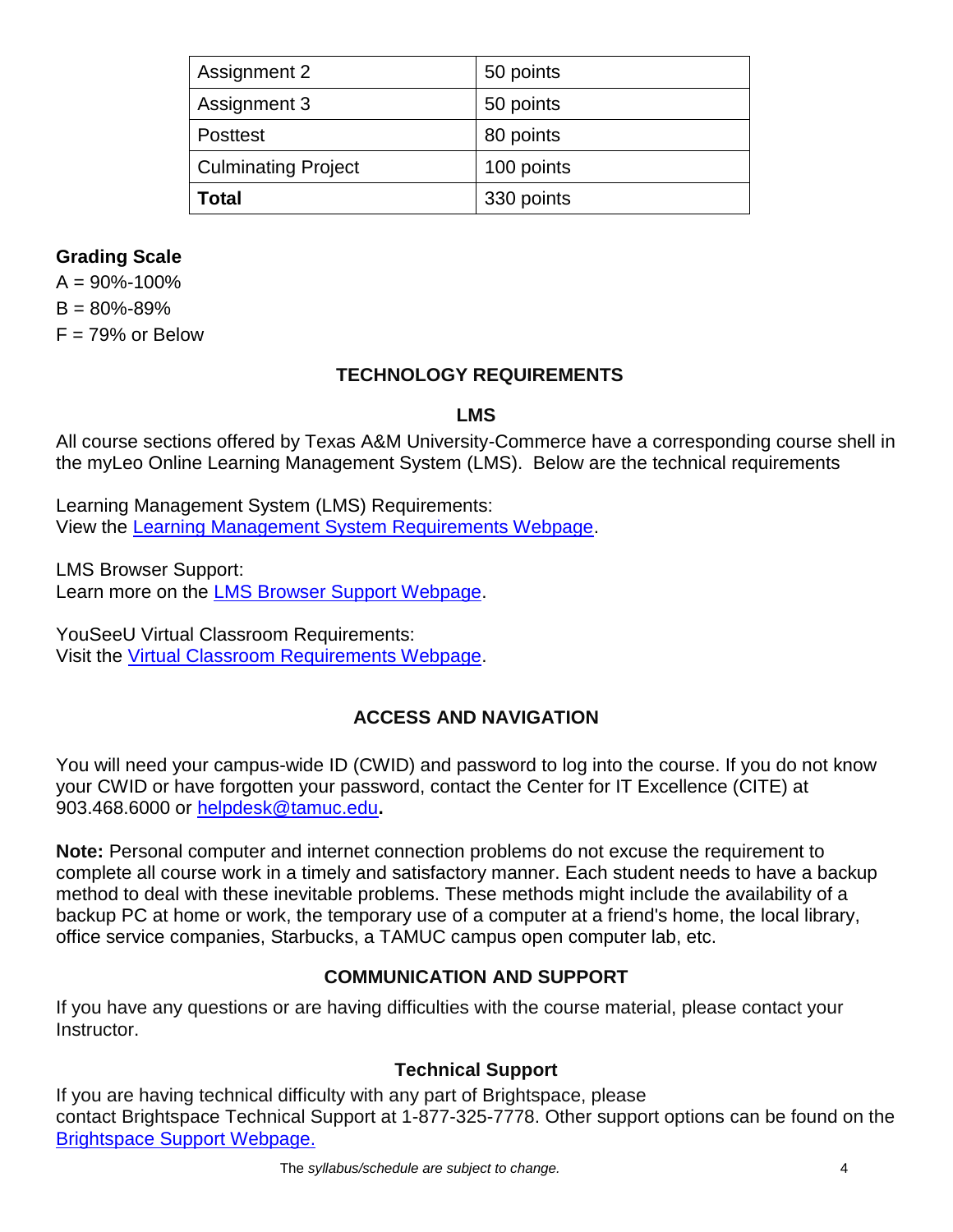### **Interaction with Instructor Statement**

This is an online course; therefore, expect most communication to be online as well. Correspondence will always be through university email (your "myLeo" mail) and announcements in myLeo online (D2L). The instructor will make every effort to respond to emails within 24 provided the correspondence follows the requirements listed below. Students are encouraged to check university email daily.

## **All emails from students should include:**

- **Course name and subject in the subject line (ex. ORGL 3322 – Posttest)**
- **Salutation**
- **Proper email etiquette (no "text" emails – use proper grammar and punctuation)**
- **Student name and CWID after the body of the email**

## **COURSE AND UNIVERSITY PROCEDURES/POLICIES**

## **Syllabus Change Policy**

The syllabus is a guide. Circumstances and events, such as student progress, may make it necessary for the instructor to modify the syllabus during the semester. Any changes made to the syllabus will be announced in advance.

## **Student Conduct**

All students enrolled at the University shall follow the tenets of common decency and acceptable behavior conducive to a positive learning environment. The Code of Student Conduct is described in detail online in the [Student Guidebook.](http://www.tamuc.edu/Admissions/oneStopShop/undergraduateAdmissions/studentGuidebook.aspx)

Students should also consult the [Rules of Netiquette Webpage](https://www.britannica.com/topic/netiquette) for more information regarding how to interact with students in an online forum.

## **TAMUC Attendance**

For more information about the attendance policy, please view the [Attendance Webpage](http://www.tamuc.edu/admissions/registrar/generalInformation/attendance.aspx) and the [Class Attendance Policy](http://www.tamuc.edu/aboutUs/policiesProceduresStandardsStatements/rulesProcedures/13students/academic/13.99.99.R0.01.pdf)

### **Academic Integrity**

Students at Texas A&M University-Commerce are expected to maintain high standards of integrity and honesty in all of their scholastic work. For more details and the definition of academic dishonesty see the following procedures:

[Undergraduate Academic Dishonesty P](http://www.tamuc.edu/aboutUs/policiesProceduresStandardsStatements/rulesProcedures/13students/undergraduates/13.99.99.R0.03UndergraduateAcademicDishonesty.pdf)olicy [Undergraduate Student Academic Dishonesty Form](http://www.tamuc.edu/aboutUs/policiesProceduresStandardsStatements/rulesProcedures/documents/13.99.99.R0.03UndergraduateStudentAcademicDishonestyForm.pdf)

## **Students with Disabilities-- ADA Statement**

The Americans with Disabilities Act (ADA) is a federal anti-discrimination statute that provides comprehensive civil rights protection for persons with disabilities. Among other things, this legislation requires that all students with disabilities be guaranteed a learning environment that provides for reasonable accommodation of their disabilities. If you have a disability requiring an accommodation, please contact:

### **Office of Student Disability Resources and Services**

Texas A&M University-Commerce Velma K. Waters Library Rm 162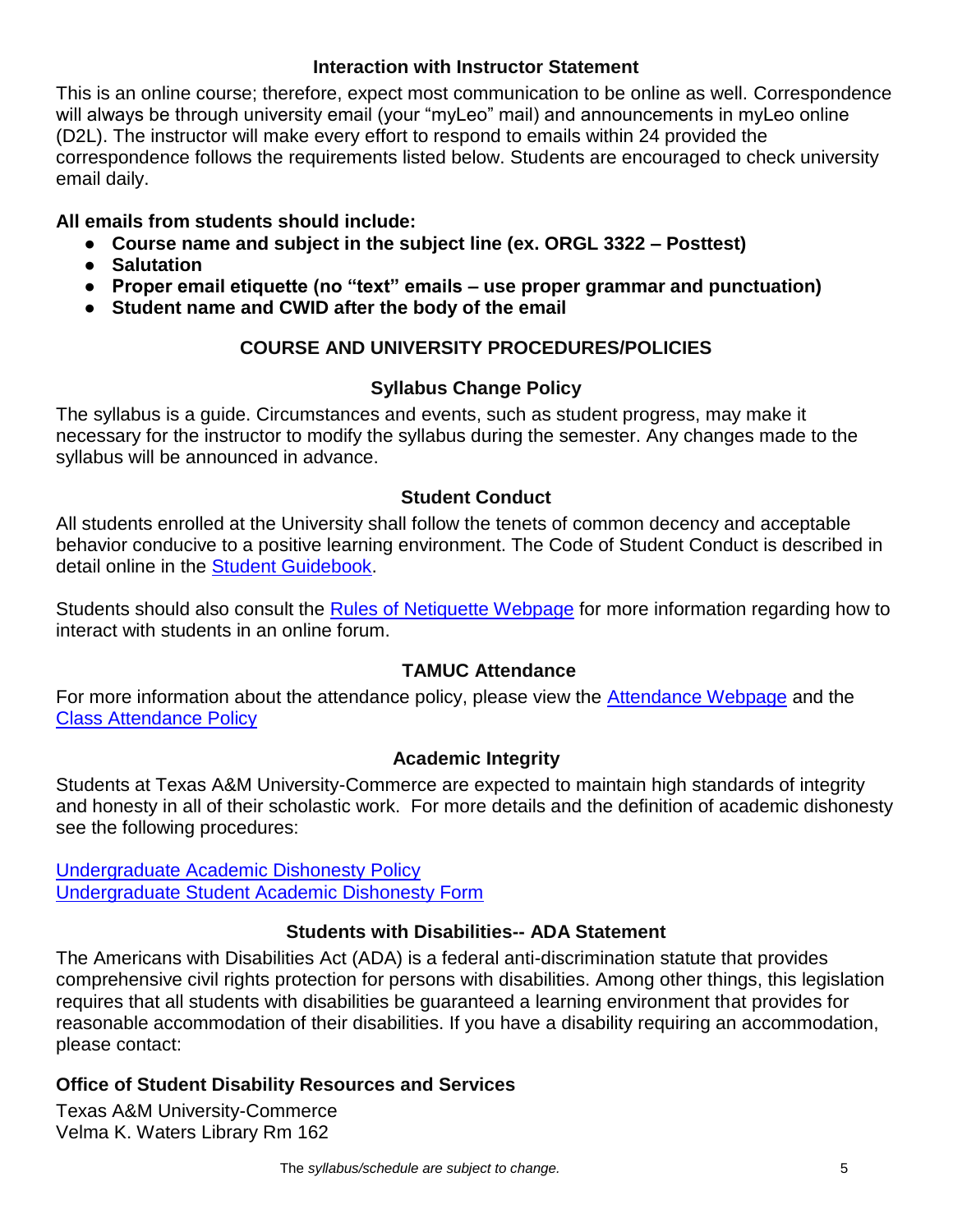### **Nondiscrimination Notice**

Texas A&M University-Commerce will comply in the classroom, and in online courses, with all federal and state laws prohibiting discrimination and related retaliation on the basis of race, color, religion, sex, national origin, disability, age, genetic information, or veteran status. Further, an environment free from discrimination on the basis of sexual orientation, gender identity, or gender expression will be maintained.

### **Campus Concealed Carry Statement**

Texas Senate Bill - 11 (Government Code 411.2031, et al.) authorizes the carrying of a concealed handgun in Texas A&M University-Commerce buildings only by persons who have been issued and are in possession of a Texas License to Carry a Handgun. Qualified law enforcement officers or those who are otherwise authorized to carry a concealed handgun in the State of Texas are also permitted to do so. Pursuant to Penal Code (PC) 46.035 and A&M-Commerce Rule 34.06.02.R1, license holders may not carry a concealed handgun in restricted locations.

For a list of locations, please refer to the [Carrying Concealed Handguns On Campus](http://www.tamuc.edu/aboutUs/policiesProceduresStandardsStatements/rulesProcedures/34SafetyOfEmployeesAndStudents/34.06.02.R1.pdf) document and/or consult your event organizer.

Pursuant to PC 46.035, the open carrying of handguns is prohibited on all A&M-Commerce campuses. Report violations to the University Police Department at 903-886-5868 or 9-1-1.

### **Counseling Services**

The Counseling Center at A&M-Commerce, located in the Halladay Building, Room 203, offers counseling services, educational programming, and connection to community resources for students. Students have 24/7 access to the Counseling Center's crisis assessment services by calling 903-886- 5145. For more information regarding Counseling Center events and confidential services, please visit [www.tamuc.edu/counsel.](http://www.tamuc.edu/counsel)